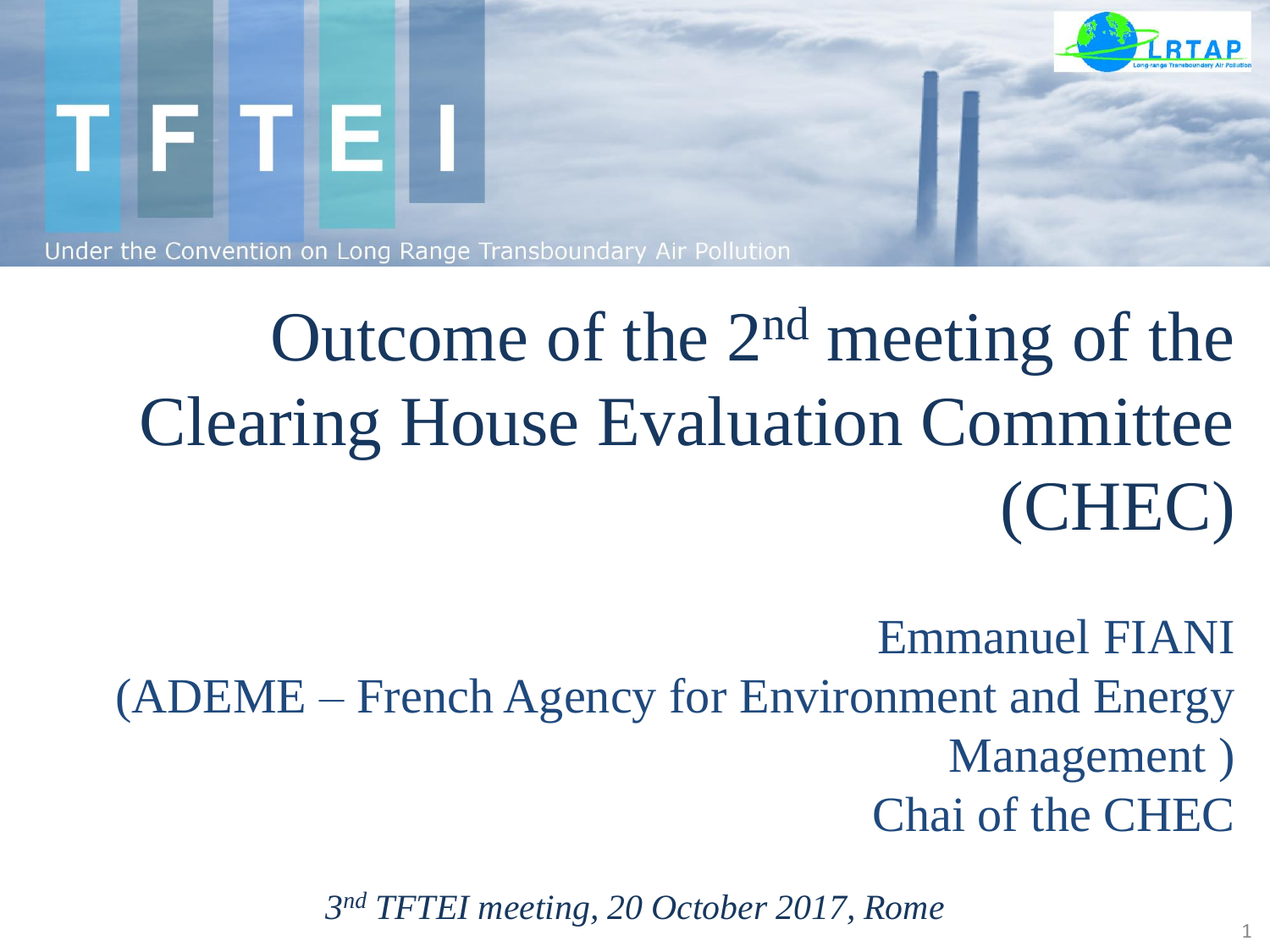

## Clearing House on Control Technology Information



*Create and maintain a regional clearing house of control technology information for emissions of SO<sup>2</sup> , NOx, VOCs, dust (including PM10, PM2.5 and black carbon), heavy metals and POPs* 

*with the aim of being a reference place for dissemination of information to the experts of the Parties*

*Technologies = end-of-pipe but also primary measures (raw material management, process)*

지키기티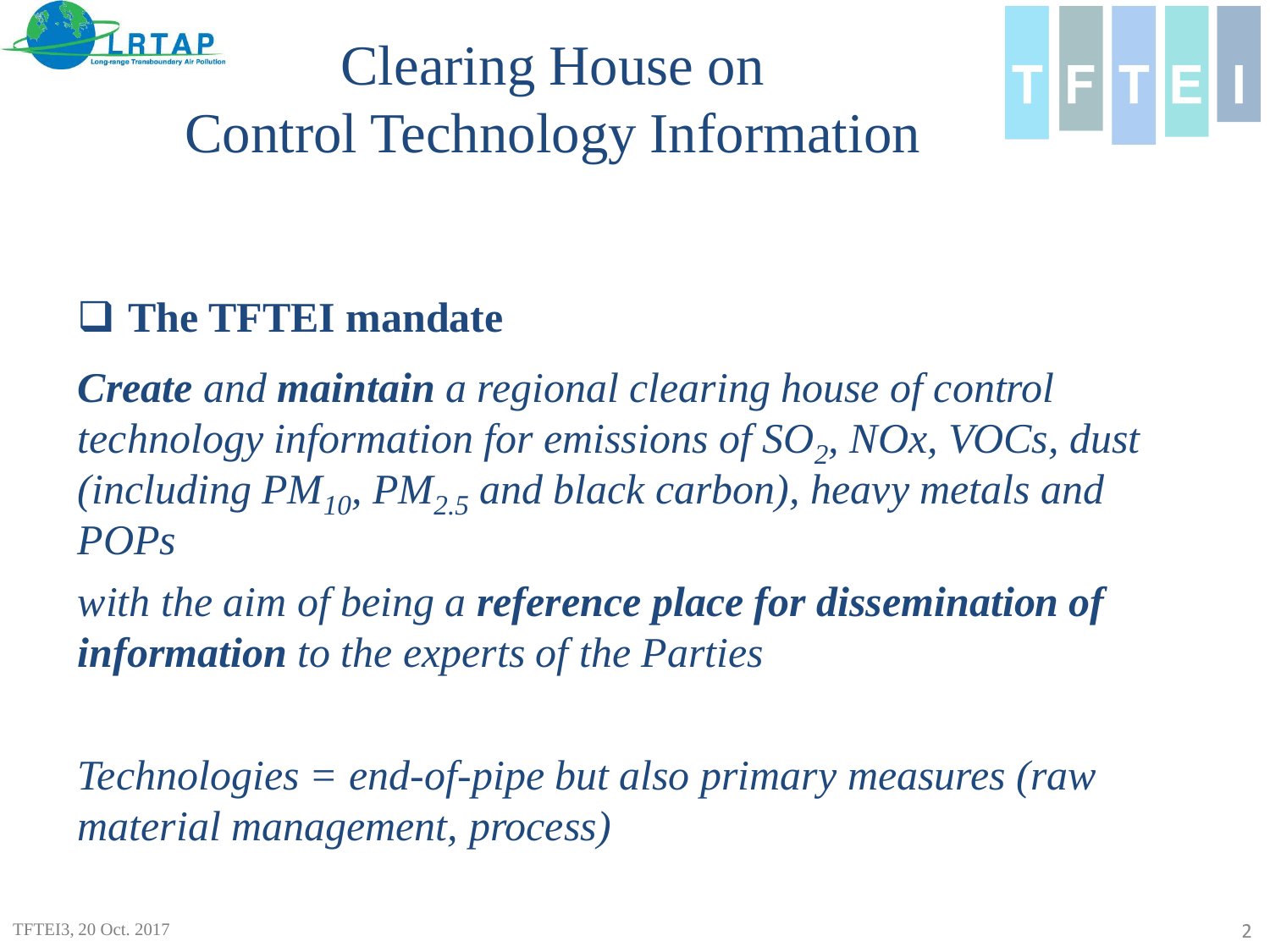

## Clearing House – main features

- **Recently** incorporated in the mandate of TFTEI
- CH still at an early stage of development
- CH will be **tailored to the needs** of the experts of the Parties
- CH information will also be available for **stakeholders outside of the LRTAP** Convention. Information is publicly available.
- **Translation in Russian language** will be possible
- The **purpose of the CH is not to define BATs**

TFITE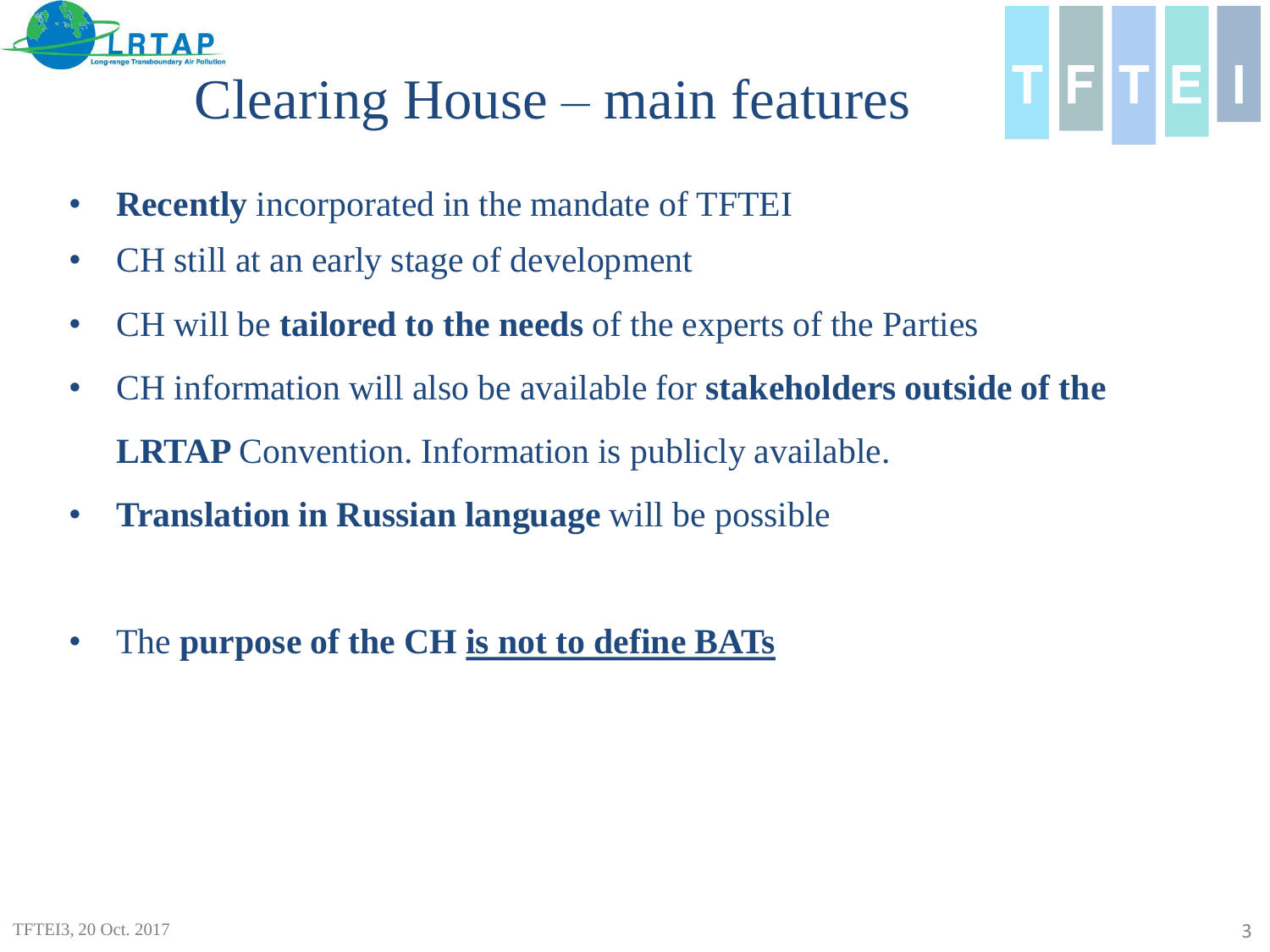

### Clearing House – what kind of information?

- The purpose of the CH is
	- **to indicate where the information on adopted BATs is available**:
		- Guidance Documents adopted under the LRTAP Convention
		- Other BAT documents developed under specific legal frameworks
	- **to provide new information** on technologies
		- New information on technologies listed in BAT documents
		- Information on new (emerging) technologies
		- Information on sources which are new and/or not covered in BAT documents
	- $\rightarrow$  Input from different stakeholders: equipment suppliers, industrial operators, environmental NGOs, experts from Parties to the LRTAP
	- Output desired format: **fact sheets / case studies**

TFTEL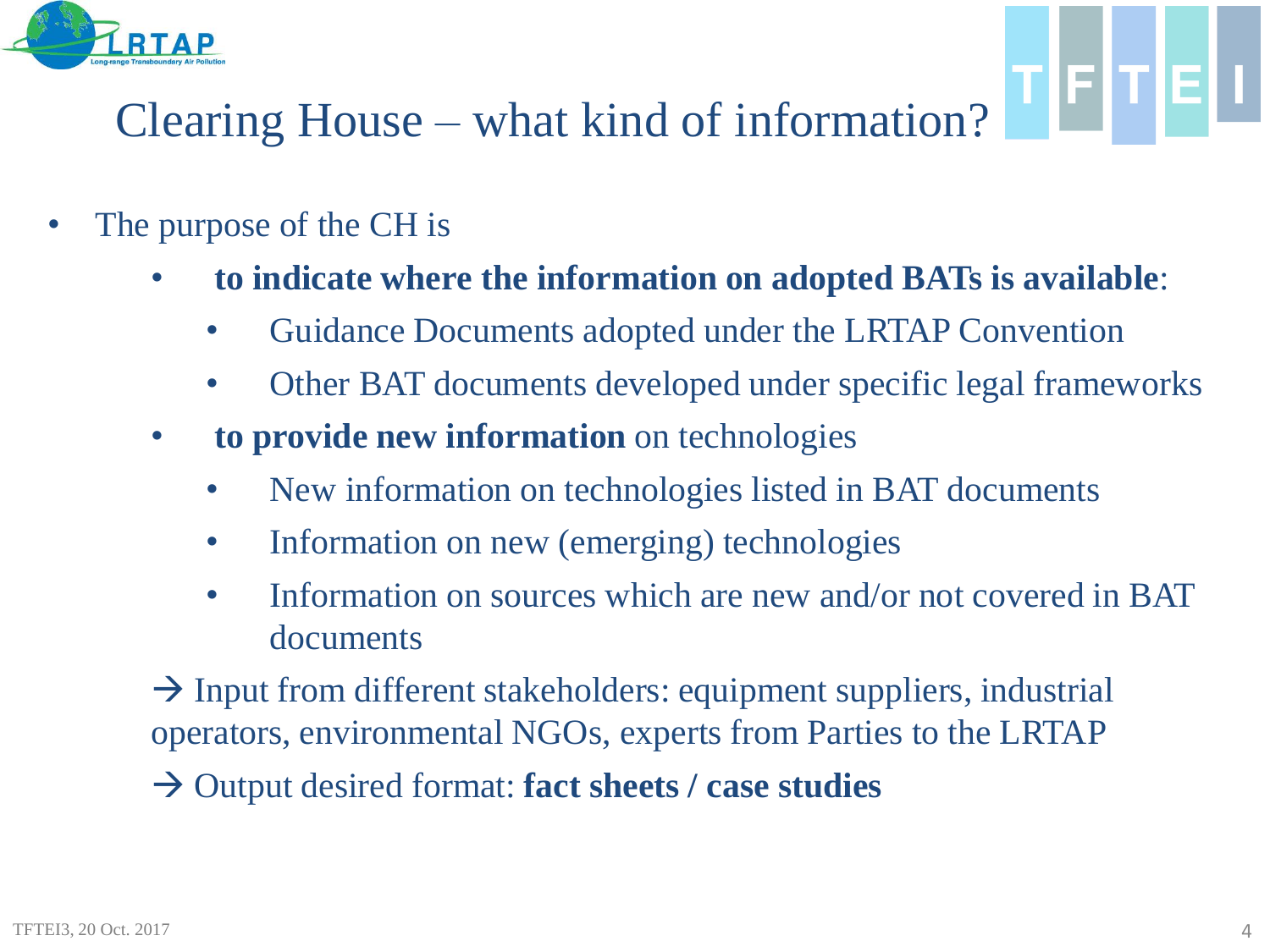

## Clearing House Internet web tool



Its structure consists of two parts:

- $\checkmark$  A publicly available part with (1) already available information gathered by the CHEC Secretariat and (2) fact sheets / case studies published following the evaluation by the Clearing House Committee,
- $\checkmark$  An exchange platform only available for registered persons/experts (User\_ID and password) for stakeholders which provides information to be further evaluate by the **CHEC**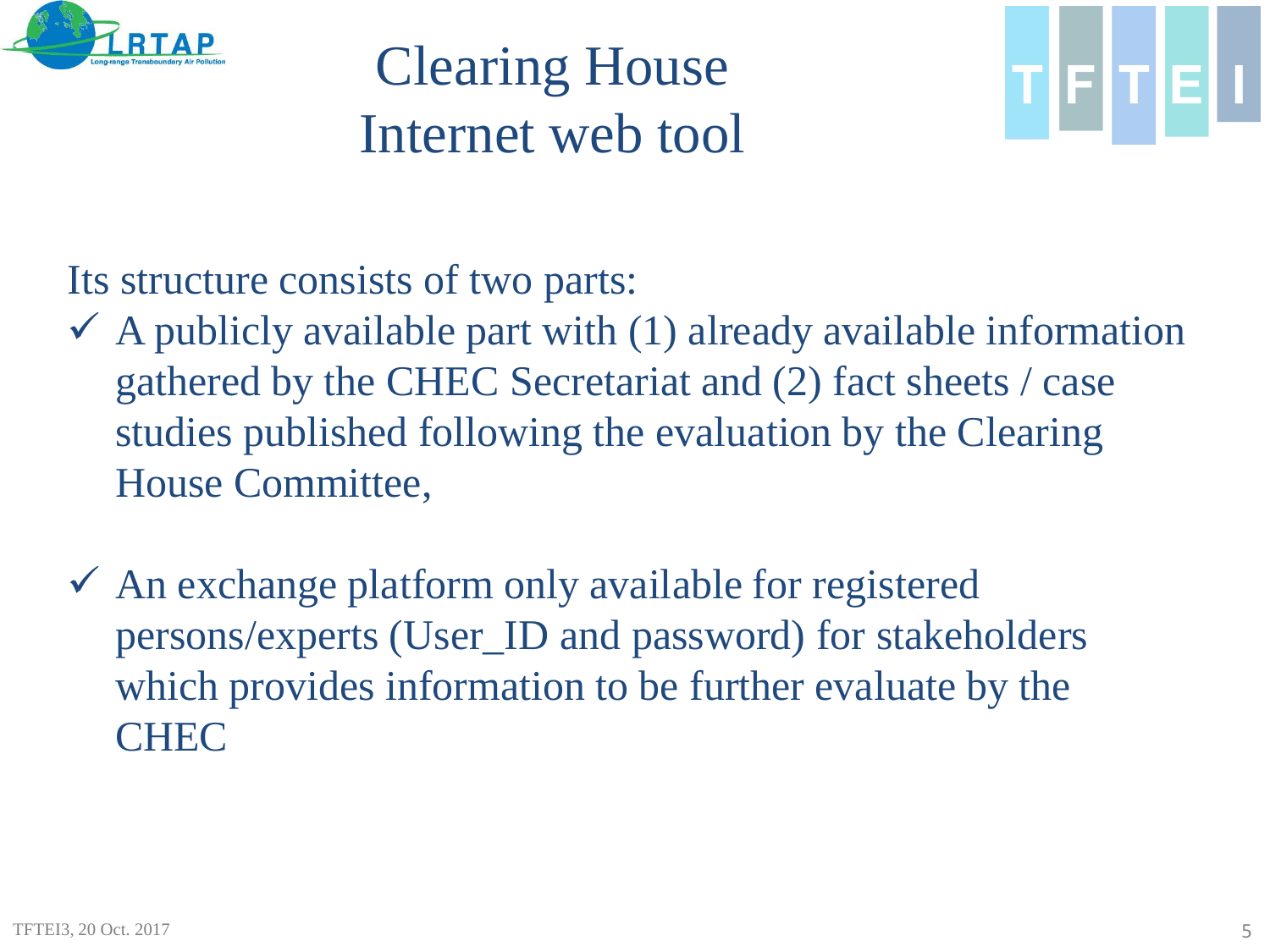

## Clearing House

## on Control Technology Information (CH ToR)

- **Content**
- a. General information on reduction techniques for SO<sub>2</sub>, NOx, PM, VOC, HM and POP

 Updated information on the different ways to abate emissions and on characteristics of reduction techniques (TFTEI TS)

- b. Information on the **latest development on reduction techniques** both for general applications and for specific applications from reduction technique manufacturers
- **c. Operating experience and feedback** from plant operators, to take advantage of lessons learned, have information on decision making process, real life use of techniques and investments and operating costs

'IFIT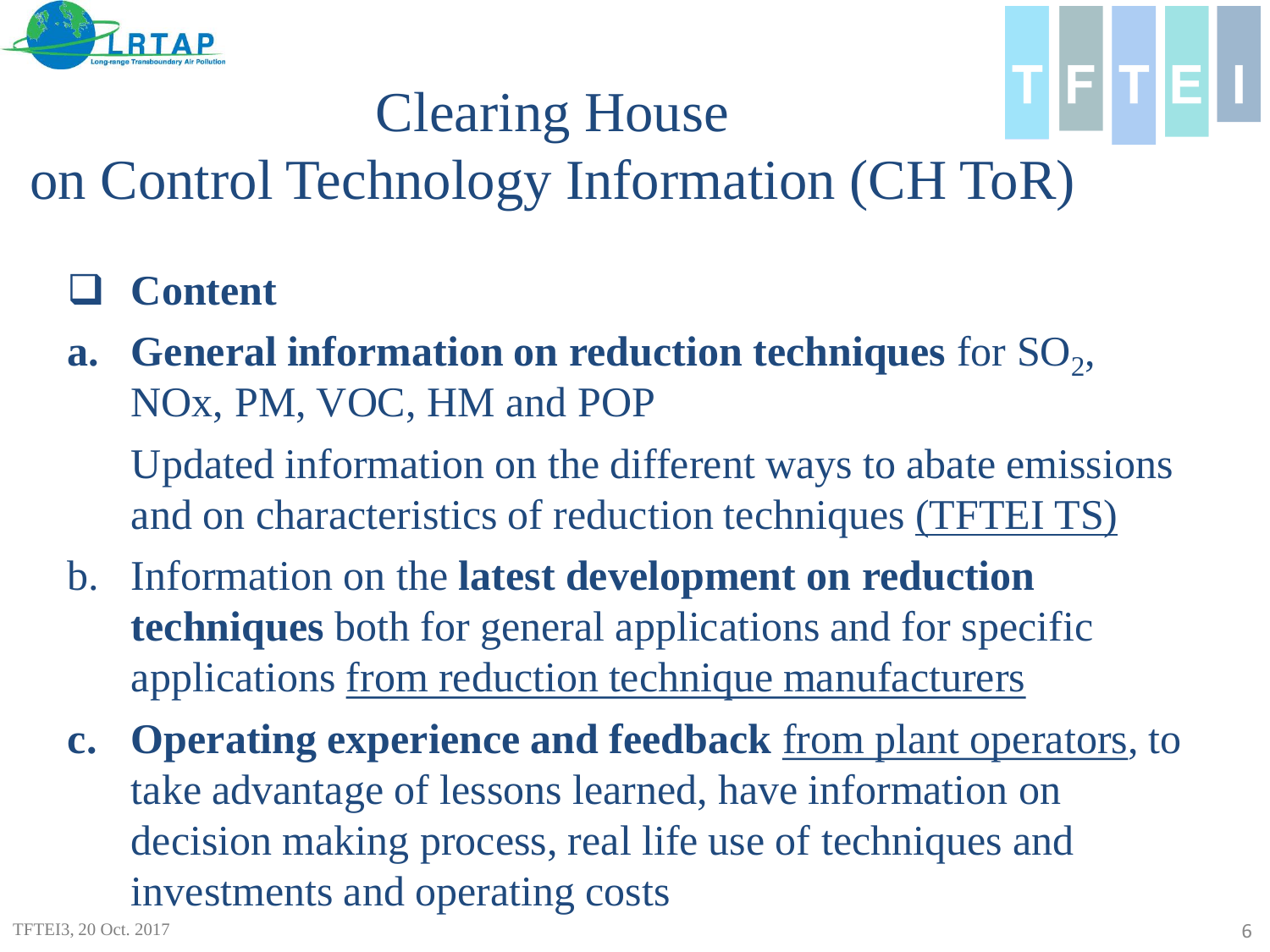

Clearing House on Control Technology Information



**Clearing House Evaluation Committee (CHEC)**

Its task consists in **reviewing the information** delivered through the exchange platform before incorporating it in the publicly available part of the clearing house website

A **guidance for delivering information** developed in order to ensure a certain quality in information provided and guide the information provider. This two-page guidance was made available in April 2016.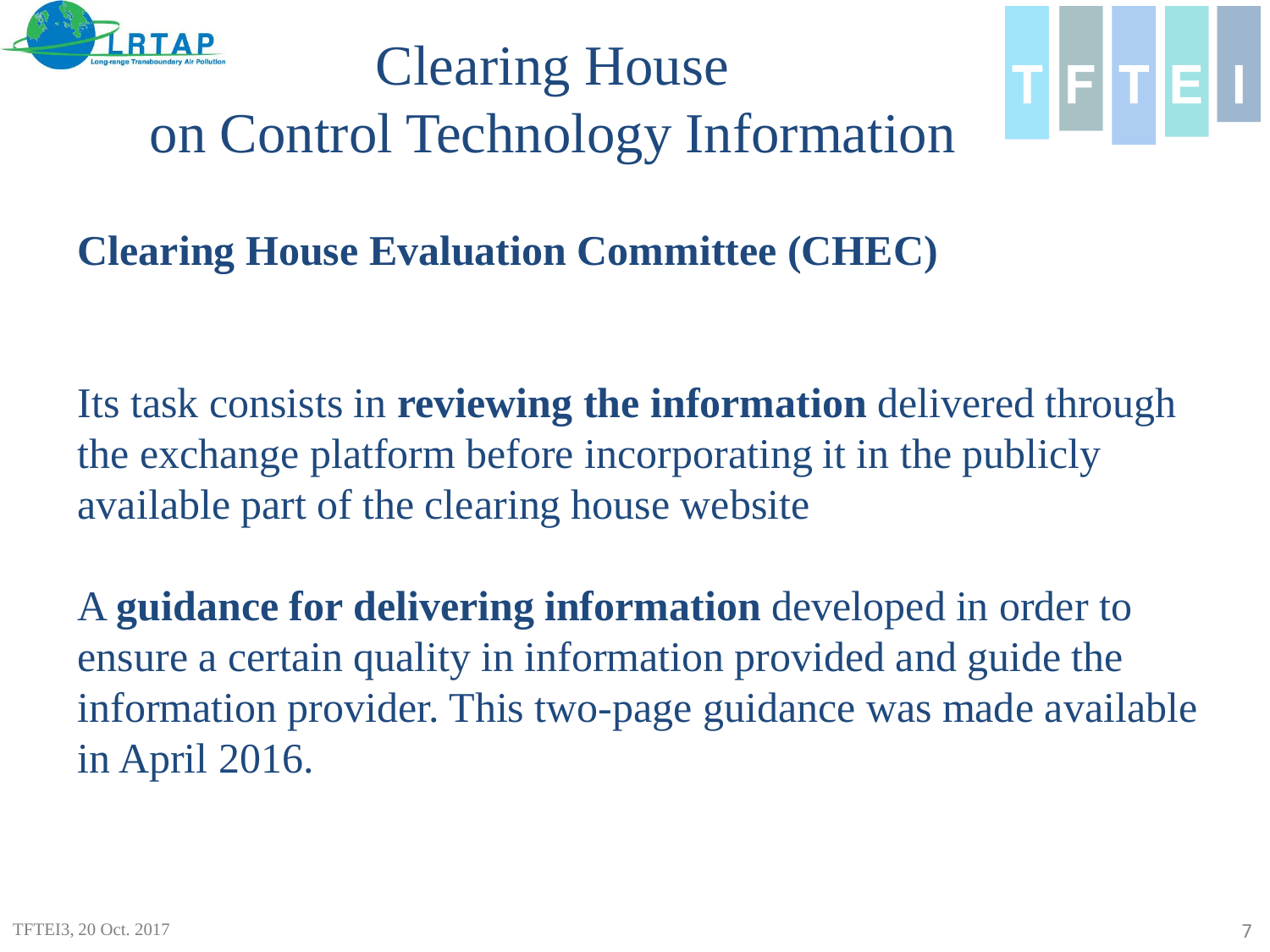

#### **Web tool development - Current status of progress**

- General information on reduction techniques for  $SO_2$ ,  $NO_x$ , PM, VOC, HM and POP:
	- Stationary sources /NOx, PM, VOC : implemented
	- Stationary sources / Sox, HM, POPs Mobile sources: in progress (to be completed before CHEC 3),
- **Links to other** clearing houses and BAT guidance documents: many information incorporated

#### **Exchange Platform**:

5 documents provided in the first semester 2017. Four from two equipment suppliers and one from one Party.  $\rightarrow$  These documents have been assessed by the CHEC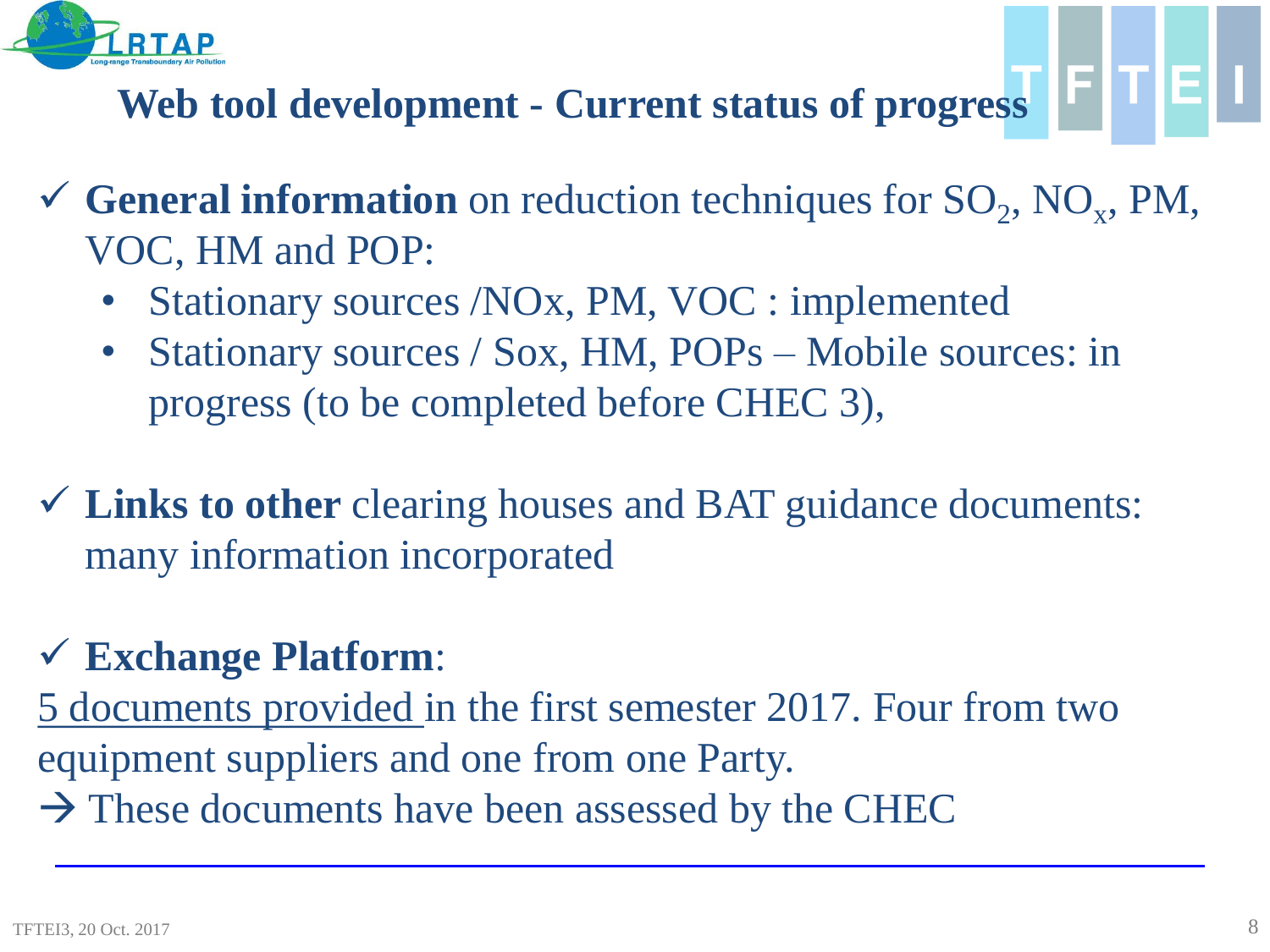

Links to other CH or BAT documents Organisation of the information on the Web site

- 1 Information from international Conventions and Coalitions
- 2 Information on general Best Available Techniques and documents on BAT for specific stationary sources
- 3 Information on general Best Available Techniques and documents on BAT for specific mobile sources
- 4 Information on BAT implemented in industrial installations
- 5 Costs of emission reduction techniques
- 6 Environmental Economics
- 7 Other information

**IFITIEI**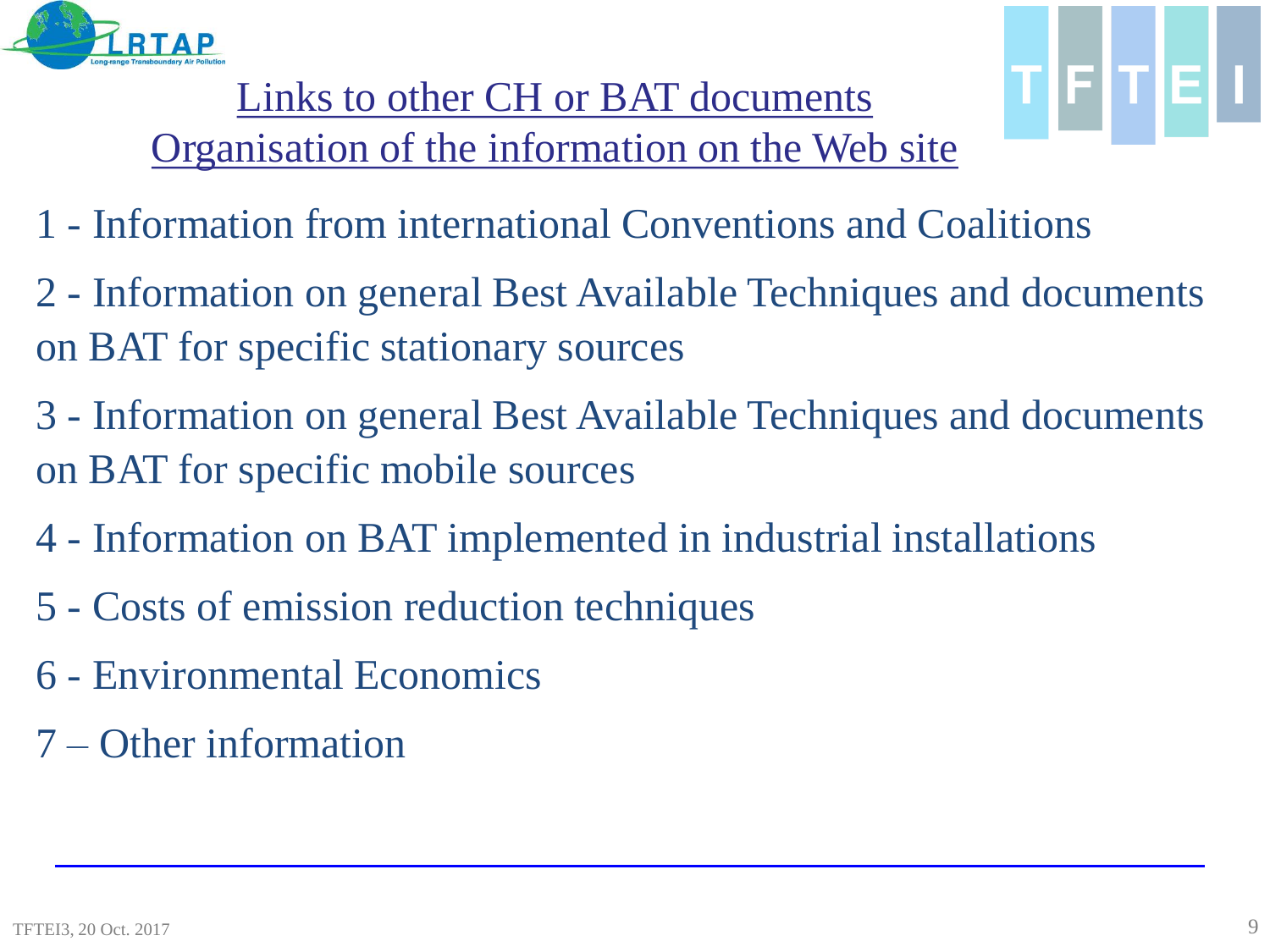

- **1 - Information from International Conventions and Coalitions**
- Convention on Long-Range Transboundary Air Pollution (CLRTAP)
- Minamata Convention on mercury
- Stockholm Convention on POP
- Other conventions or coalitions
	- CCAC (in progress)
	- UNEP (in progress)
	- AMAP (in progress)

TFTE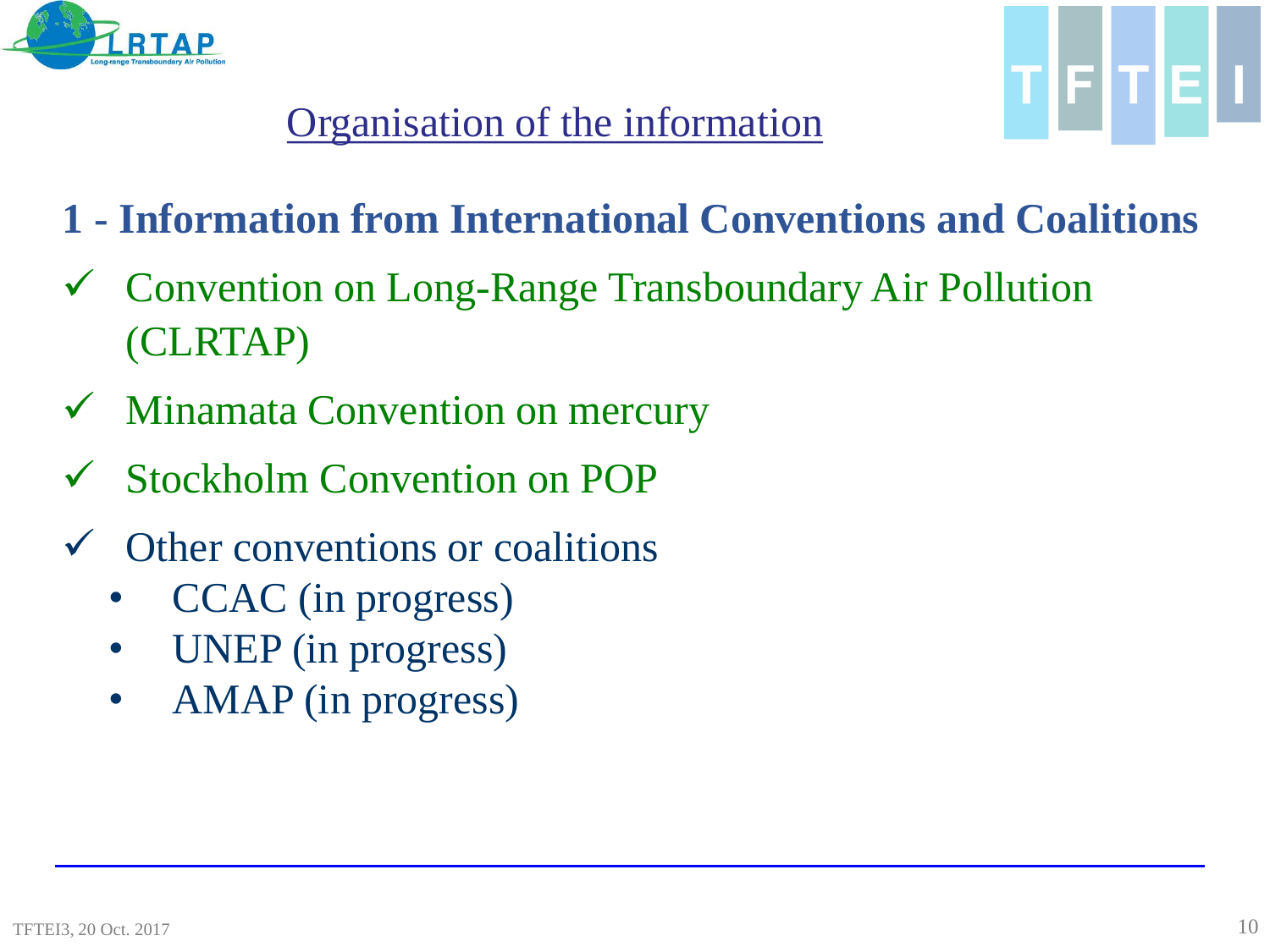



- **2 - Information on general Best Available Techniques and documents on BAT for specific stationary sources**
- $\checkmark$  Best available techniques REFerence documents (BREFs) (European Commission)
- Clean Air Technology Center (US)
- $\checkmark$  Finnish resources on BAT (FI)
- $\checkmark$  BAT published by the Nordic Council of Ministers
- $\overline{\triangledown}$  BAT published by the Russian Federation (RF)
- $\checkmark$  Flemish Knowledge Centre for Best Available Techniques) (BE)
- Other resources (OCDE)
- World Bank in progress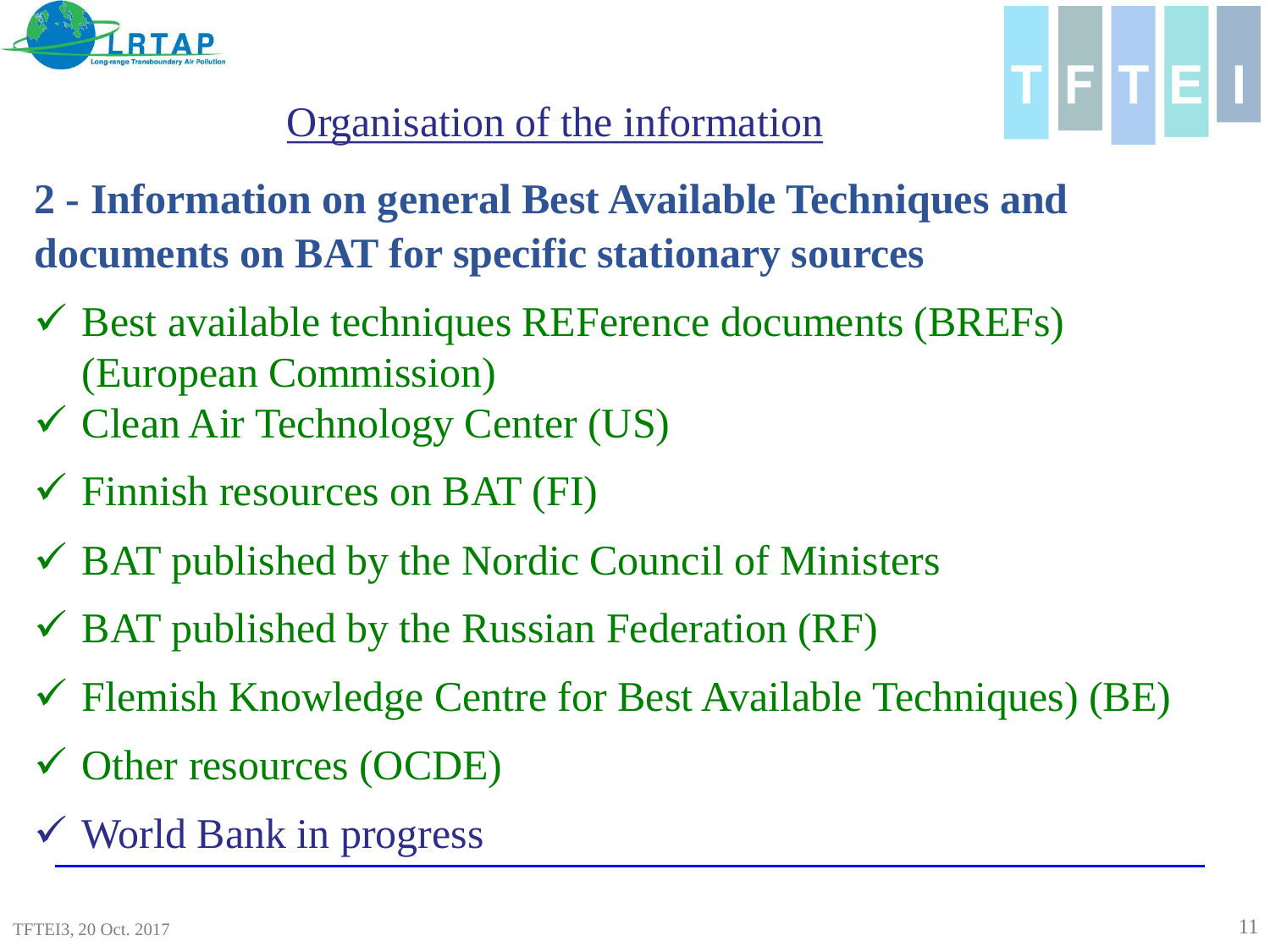



#### **4 Costs of reduction techniques**

- Economic and Cost Analysis for Air Pollution Regulations (US)
- TFTEI documents and tools (in progress)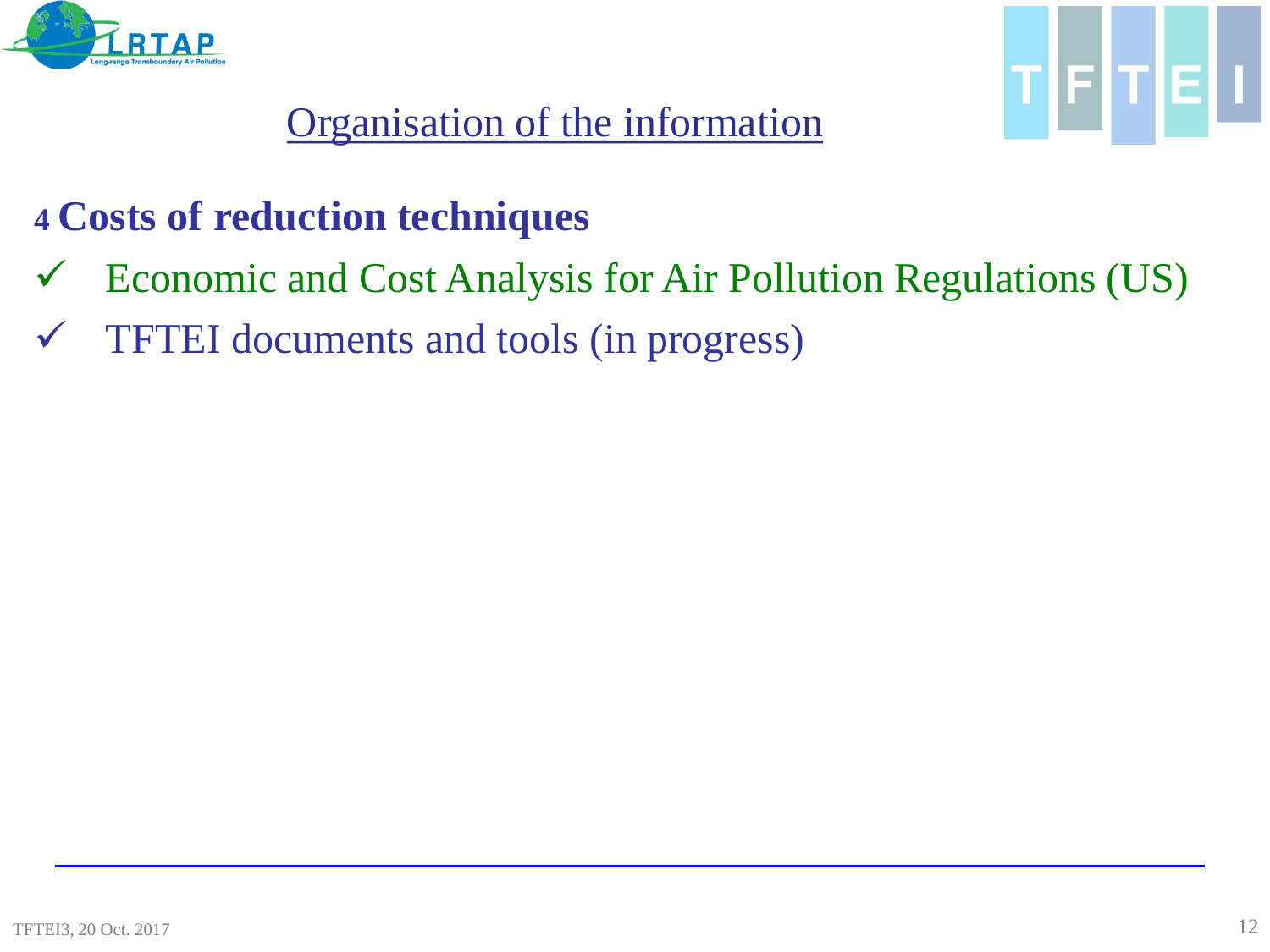



#### **5 Environmental Economics**

- US EPA
- Defra (UK)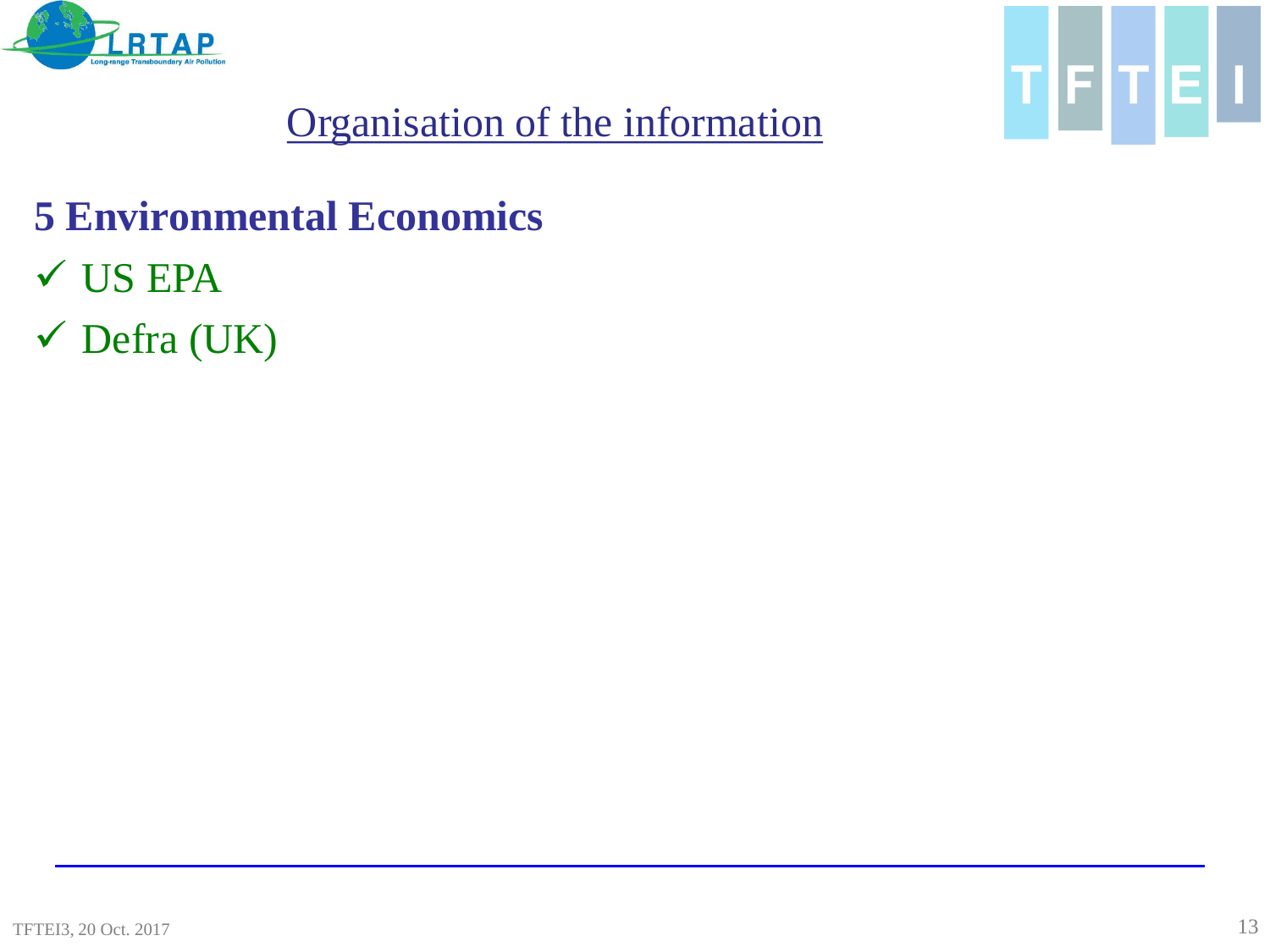



#### 6 **Information on BAT implemented in installations**

- Technology Transfer Network Clean Air Technology Center RACT/BACT/LAER Clearinghouse (RBLC)
- (Reasonable Available Control techniques, Best Available Control techniques, Lowest Achievable Emission Rate)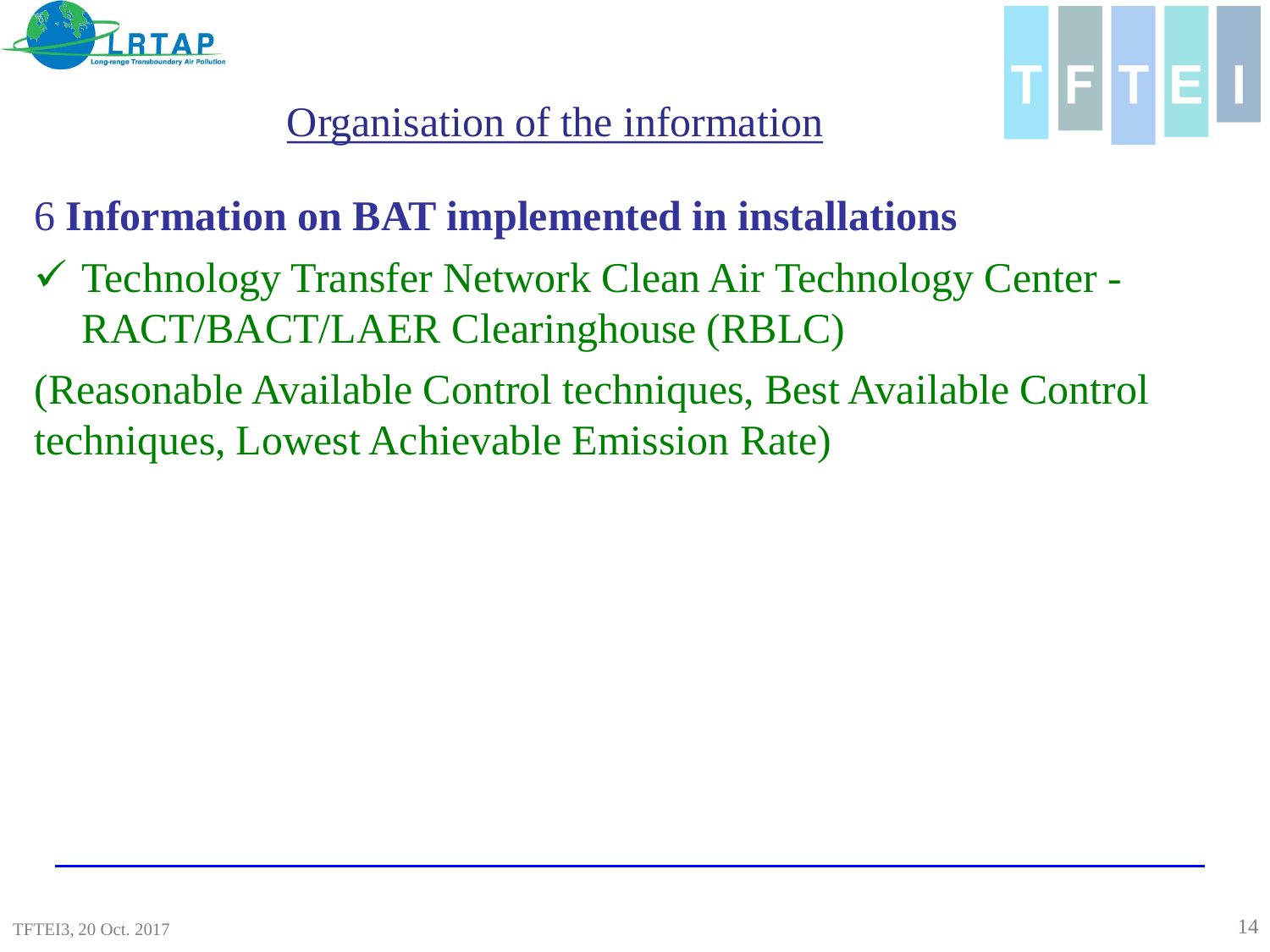



- **7 - Other information**
- **7.1 Emission factors**
- $\checkmark$  EEA/UNECE/TFEIP
- $\checkmark$  US EPA

#### **7.2 PRTRs (Pollutant Release and Transfer Registers)**

- The Convention on Access to Information, Public Participation in Decision-making and Access to Justice in Environmental Matters (Aarhus Convention)
- OECD's Task Force on PRTRs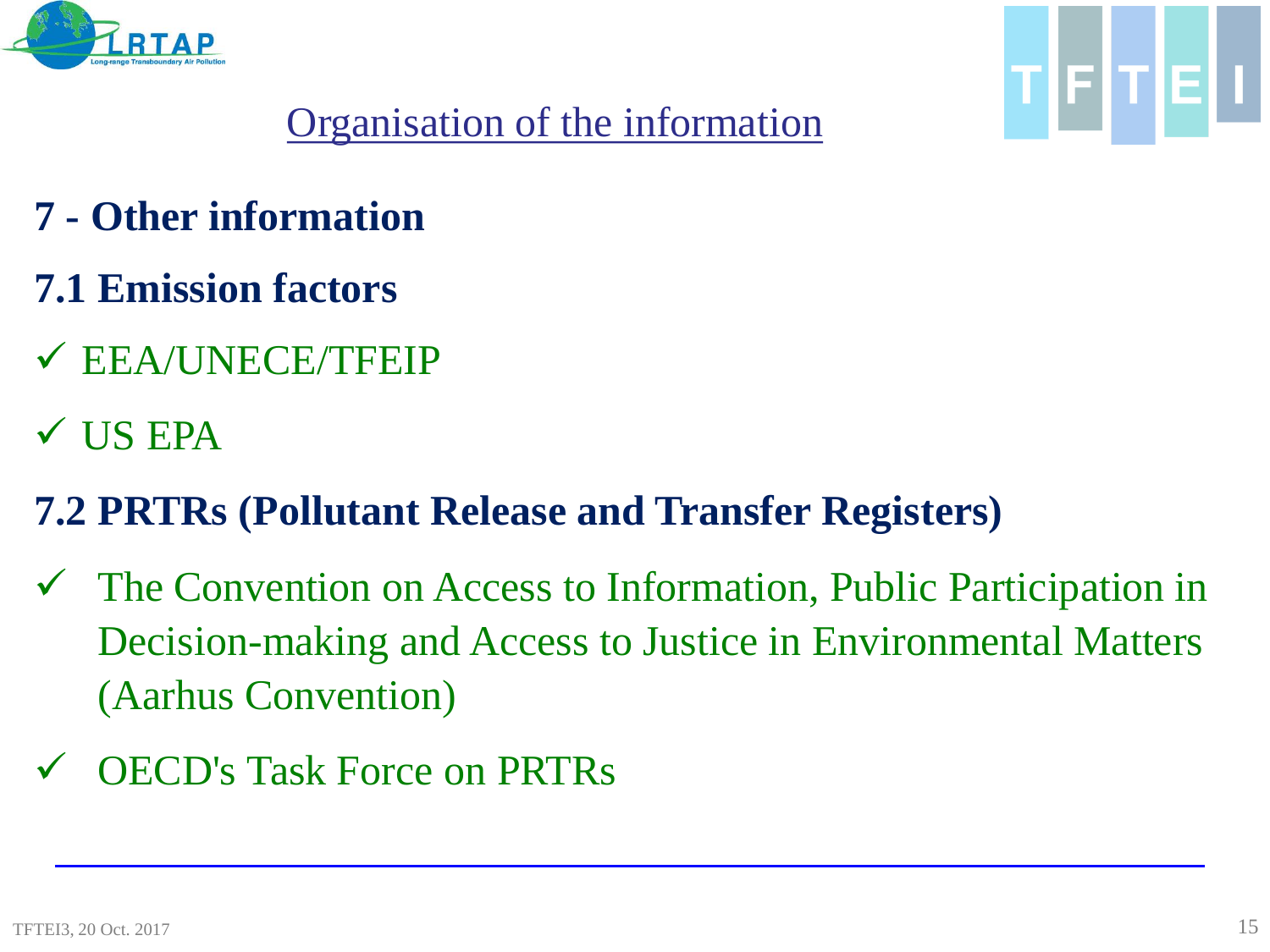

# TFTE

#### **Task force on Techno-Economic Issues**  Communication with equipment suppliers and industrial users

- Outcome of 1st meeting of CHEC: there is a need for a direct approach to equipment suppliers and industrial operators.
- The CHEC technical secretariat initiated a number of contacts with such stakeholders, including:
	- E-mail communication to 175 equipment suppliers and 220 plant operators (DE, AT, CH)
	- E-mails / phone conversations with 50 equipment suppliers (FR, IT, BE)
	- Meetings with European industry associations (cement, glass, electricity, non ferrous metals)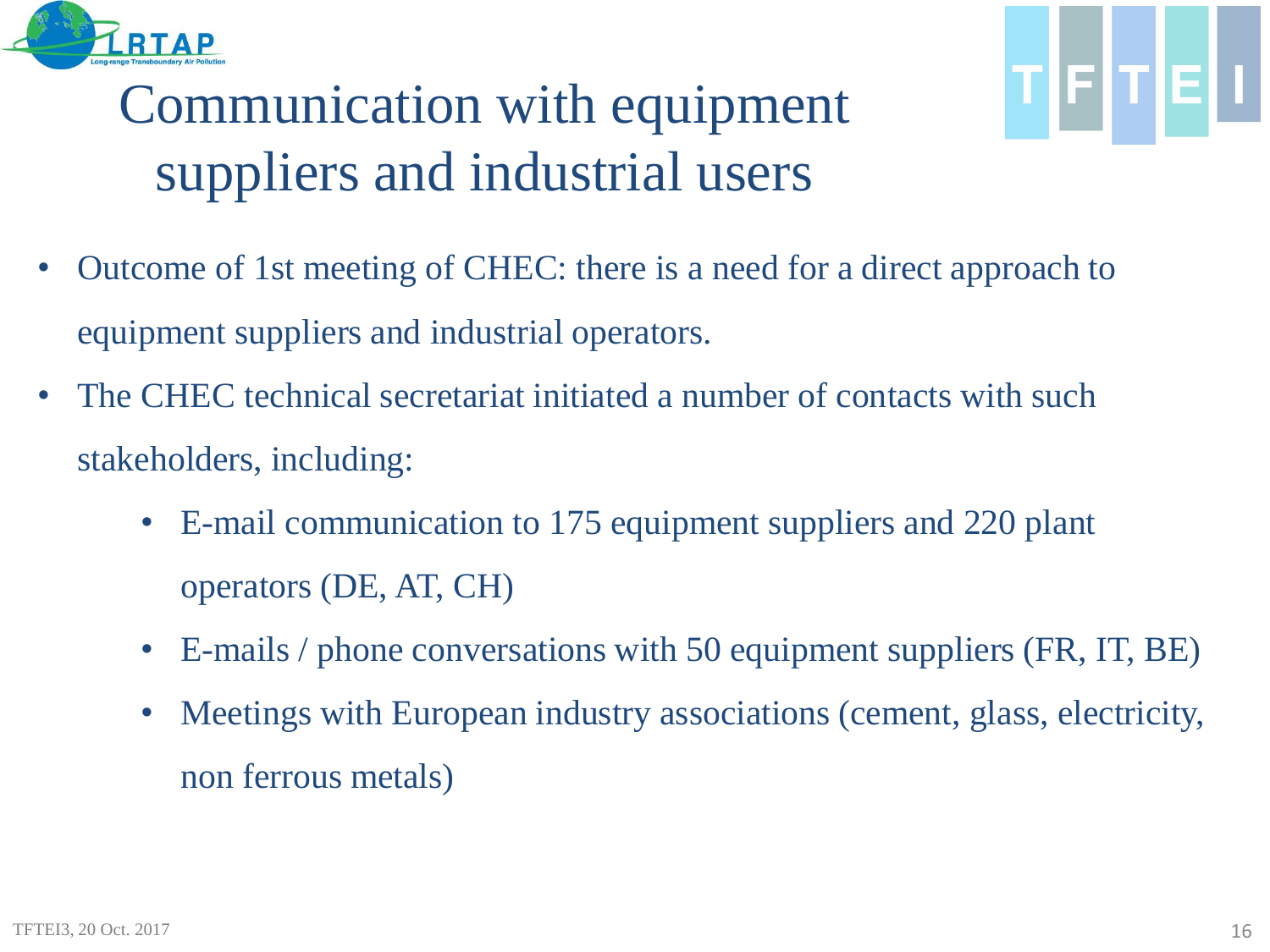

#### **Task force on Techno-Economic Issues**  2<sup>nd</sup> meeting of CHEC Main outcomes Priorities for the next year



- The CHEC has agreed, after evaluation, to publish the first set of information submitted through the exchange platform. **5 documents will be made available in the public section of the CH soon**.
- These 5 documents address technologies related to NO<sub>x</sub> and VOC abatement.
- Major developments have been implemented into CH internet website. Further developments are planned for next year, including
	- the addition of other existing documents or additional links to other relevant clearing houses.
	- The enhancement of the user-friendliness
- The CHEC has underlined the fact that translation into Russian of the website (including its updates) is key.